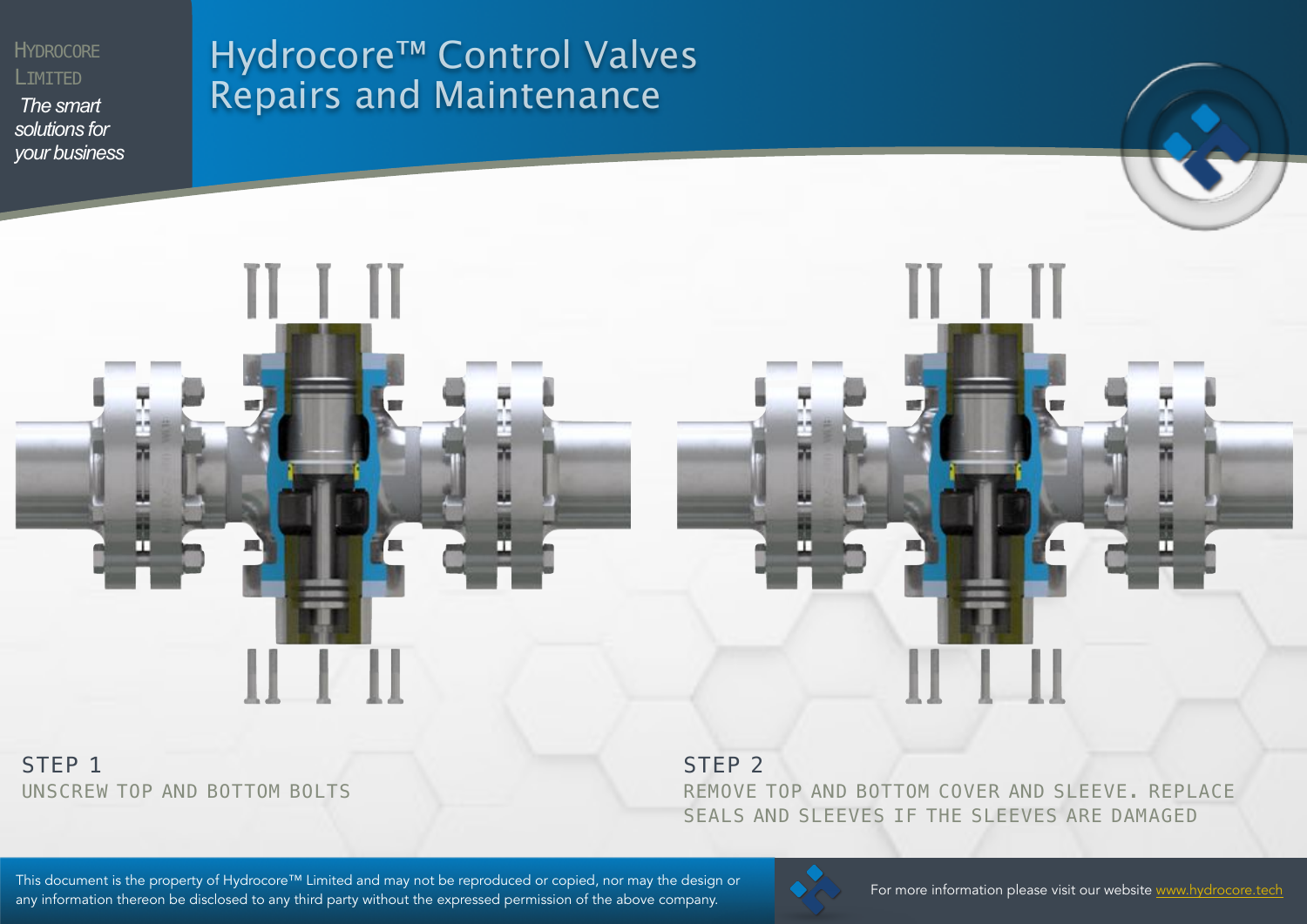**HYDROCORE** LIMITED

*The smart solutions for your business*

## Hydrocore™ Control Valves Repairs and Maintenance





STEP 3 REMOVE SHUTTLE STEP<sub>4</sub> UNSCREW BODY SEAT CAP SCREWS AND REMOVE BODY SEAT

This document is the property of Hydrocore™ Limited and may not be reproduced or copied, nor may the design or<br>This document is the property of Hydrocore tech is the matter of the control of the control of the state www.h any information thereon be disclosed to any third party without the expressed permission of the above company.